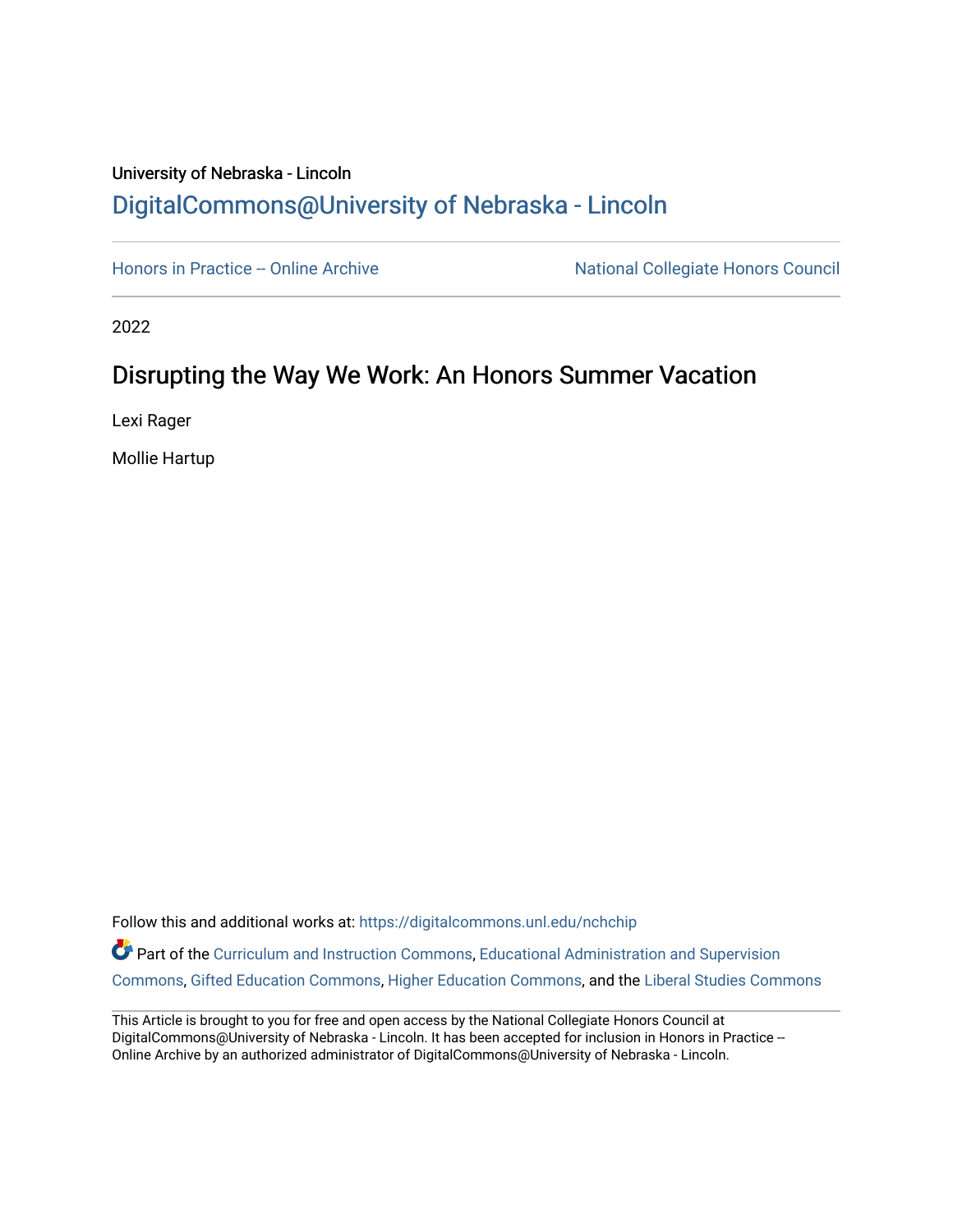# **Disrupting the Way We Work: An Honors Summer Vacation**

#### Lexi Rager and Mollie Hartup

Youngstown State University

**Abstract**: Authors describe how a summer respite introduces alternative ways and spaces in which to work, positing how collaborative discourse and dismantled hierarchies can affect positive change and productive outcomes for honors programs.

**Keywords**: collaboration in education; curriculum planning; functional workspaces; Youngstown State University (OH)–Sokolov Honors College

**Citation:** *Honors in Practice*, 2022, Vol. 18: 164–66

While some assume that the summer is our off-season, the team at the **V** Sokolov Honors College at Youngstown State University knows that it is the time we have to be most "on," tackling all that we don't get to do in the semester and positioning us for a strong start to the upcoming fall. Summer 2021 seemed particularly daunting with a laundry list of items to catch up on and big projects to move forward. Through collaboration among staff and students, along with embracing creative ways to work, the honors college reached a new level of accomplishment.

Rather than holing up in our individual offices trying to divide and conquer, we took a new approach: we set up shop in our honors classroom together, forgoing desks behind doors for laptops and constructive conversation. On nice days, we took our show on the road (or to the porch), continuing our collaboration by walking around campus or sitting outside in the sun.

By embracing alternative ways and spaces in which to work and empowering each other to contribute beyond the boundaries of our individual lanes, we experienced a whole new level of passion and productivity. We created a space that was completely open and without hierarchy, giving one another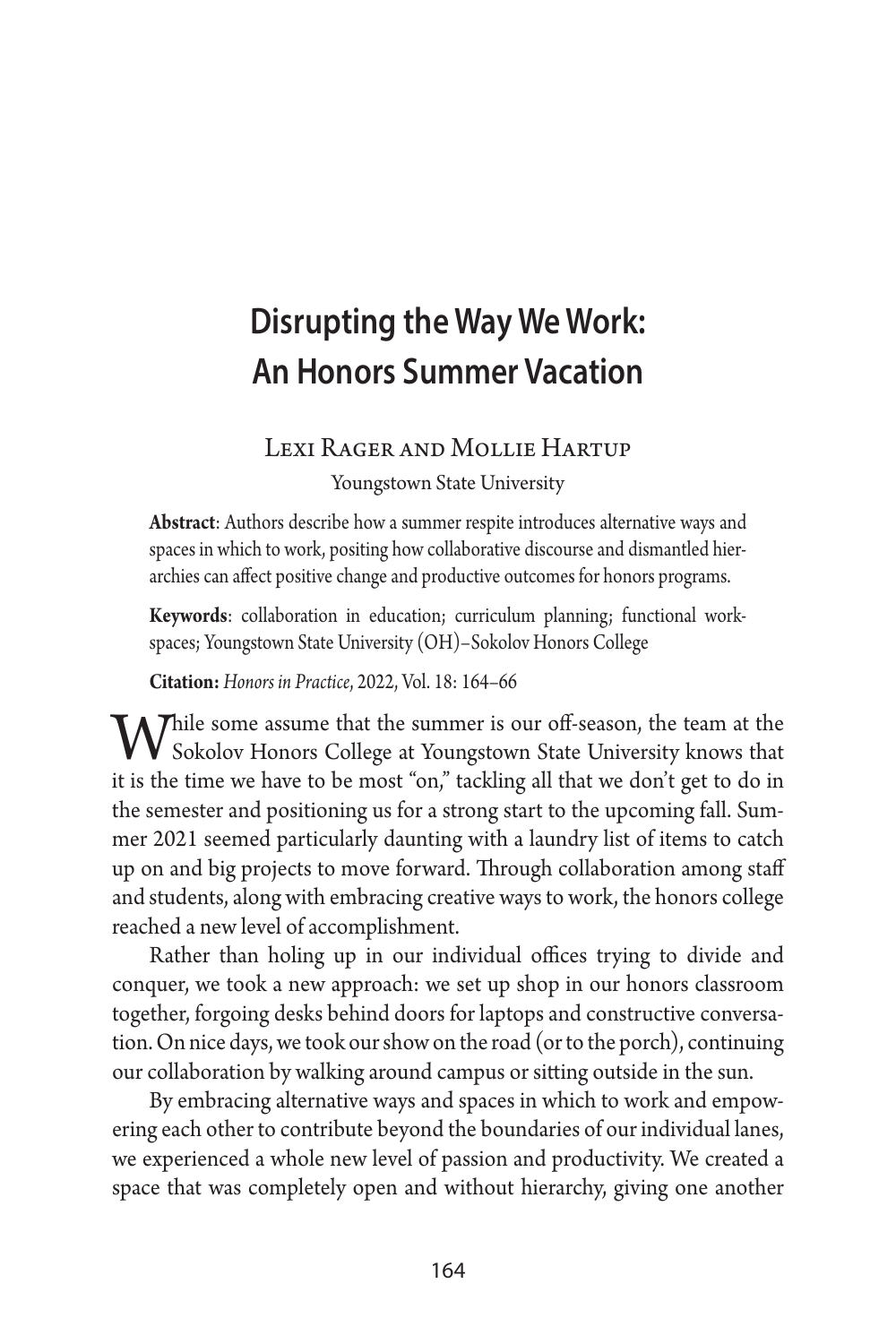the opportunity to contribute to any conversation and blurring the lines of what is in each of our formal job descriptions. It turns out that a little shared time collaborating on activities that are not necessarily one's job leads to better and more efficient outcomes.

Some of the projects executed under this model included redesigning the honors capstone experience; solidifying a new strategic plan and mission statement alongside students, faculty, alumni, and community members; developing and executing plans to better communicate with faculty campuswide; creating a contract honors catalog; and working alongside our student staff to host a focus group about our Introduction to Honors seminar, informing our retooling of the course for fall 2021. We involved our students at every turn, inviting their feedback on any potential changes that would impact them. We also encouraged our student staff to take on new levels of responsibility, empowering them to own a project from start to finish with guidance as needed.

The capstone redesign has already led to an increase in the number of students registering for the honors capstone seminar. In spring 2021, most graduating seniors had completed an extension of their major capstone for honors credit but with only two students having enrolled in the honors capstone seminar. Enhanced communication with seniors about the redesigned experience resulted in an increase in honors capstone enrollment, with 19 completing the course in fall 2021 and 74 currently registered for spring 2022.

As summer came to a close, we went back to our respective duties and workspaces but within days began to feel the void left by the lack of collaboration. We have a renewed appreciation for the power of unbridled conversation that can occur in shared physical space. Reducing barriers to communication can lead to constructive outcomes. While we can adapt to working in multiple locations, we crave those moments when you can almost see an idea taking root, an occurrence that does not materialize in quite the same way while apart.

In the words of Aaron Stoller, who writes about honors as a third space, "in order for honors to occupy and transform the academy it must begin by transforming itself"  $(p. 43)$ . While each of us can do our jobs independently, we learned that working together leads to a better final product in a condensed period of time. Even in the two hours spent writing this reflection at a local coffee shop on a Saturday morning, we covered many other topics and came up with several new ideas to develop more fully another day. Going forward, we will seek out the time and space to recreate those powerful moments harnessed in the summer of 2021.

Summer is over; our collaboration is not.